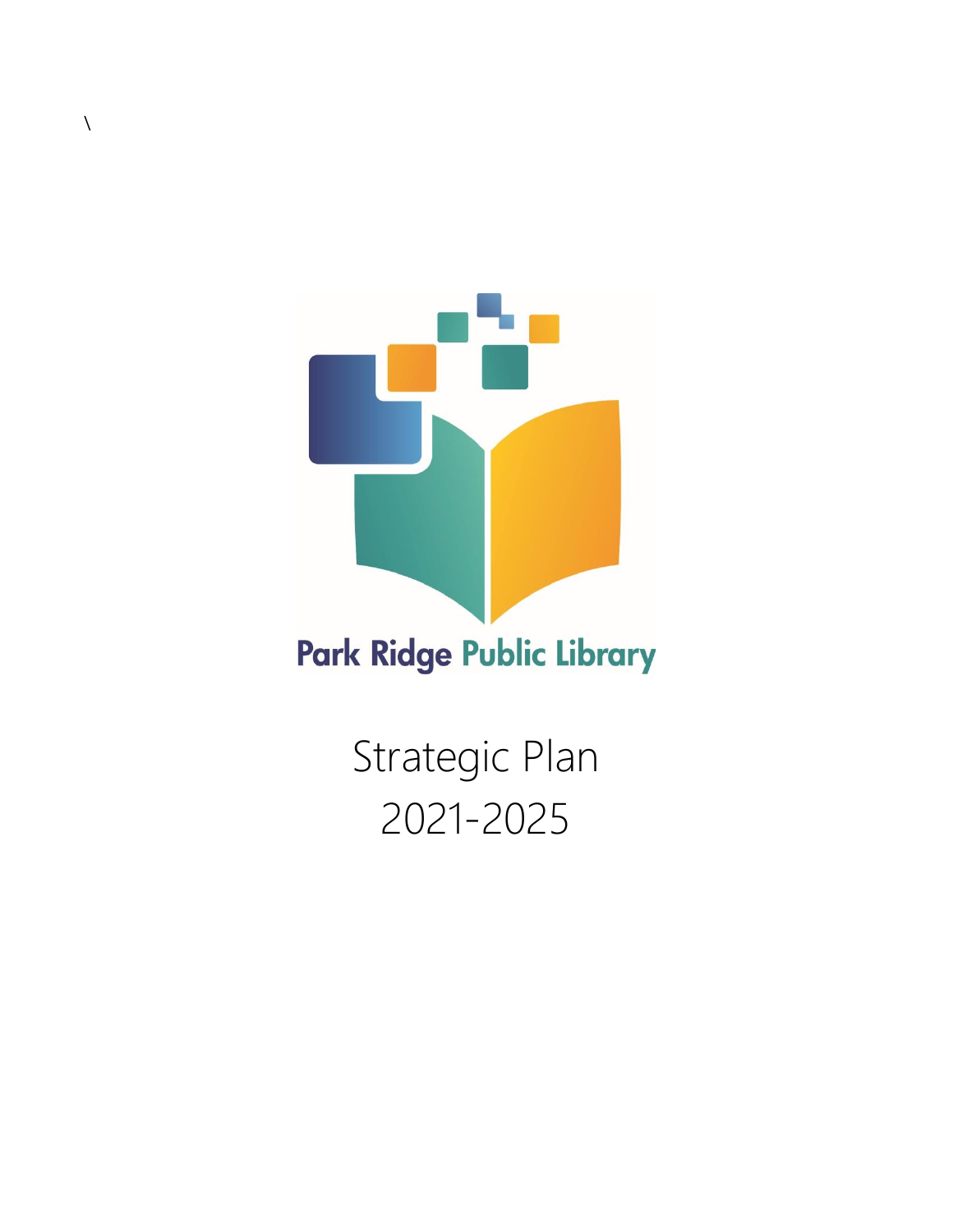### **Vision**

The Park Ridge Public Library facilitates the goals and aspirations of the individual and our community. Our Library creates the intersection of engagement, information, tradition, and innovation.

## **Mission**

We are the Park Ridge Public Library. We are a trusted and valued community partner that engages and strengthens its community by fostering personal growth in learning by providing opportunities to connect, inform, innovate and grow.

## **Values**

#### **Access**

All information resources that are provided directly or indirectly by the library, regardless of technology, format, or methods of delivery, should be readily, equally, and equitably accessible to all community members and library card holders.

#### **Education and Lifelong Learning**

PRPL promotes the creation, maintenance, and enhancement of a learning society, providing a repository of information so the community and individuals can pursue education or informational desires/interests.

#### **Expertise**

We are relentless in our efforts to better understand our community, collections and patrons – listening and being responsive to them.

#### **Innovation**

Our library is not static. We are always learning and constantly exploring new ways of doing things better and doing better things.

#### **Intellectual Freedom**

We uphold the principles of intellectual freedom and resist all efforts to censor library resources.

#### **Service**

We provide the highest level of service to all library users – community members, organizations, government and businesses.

### **Trusted Source**

The library serves as an ethical and neutral publicly-sourced asset that belongs to everyone.